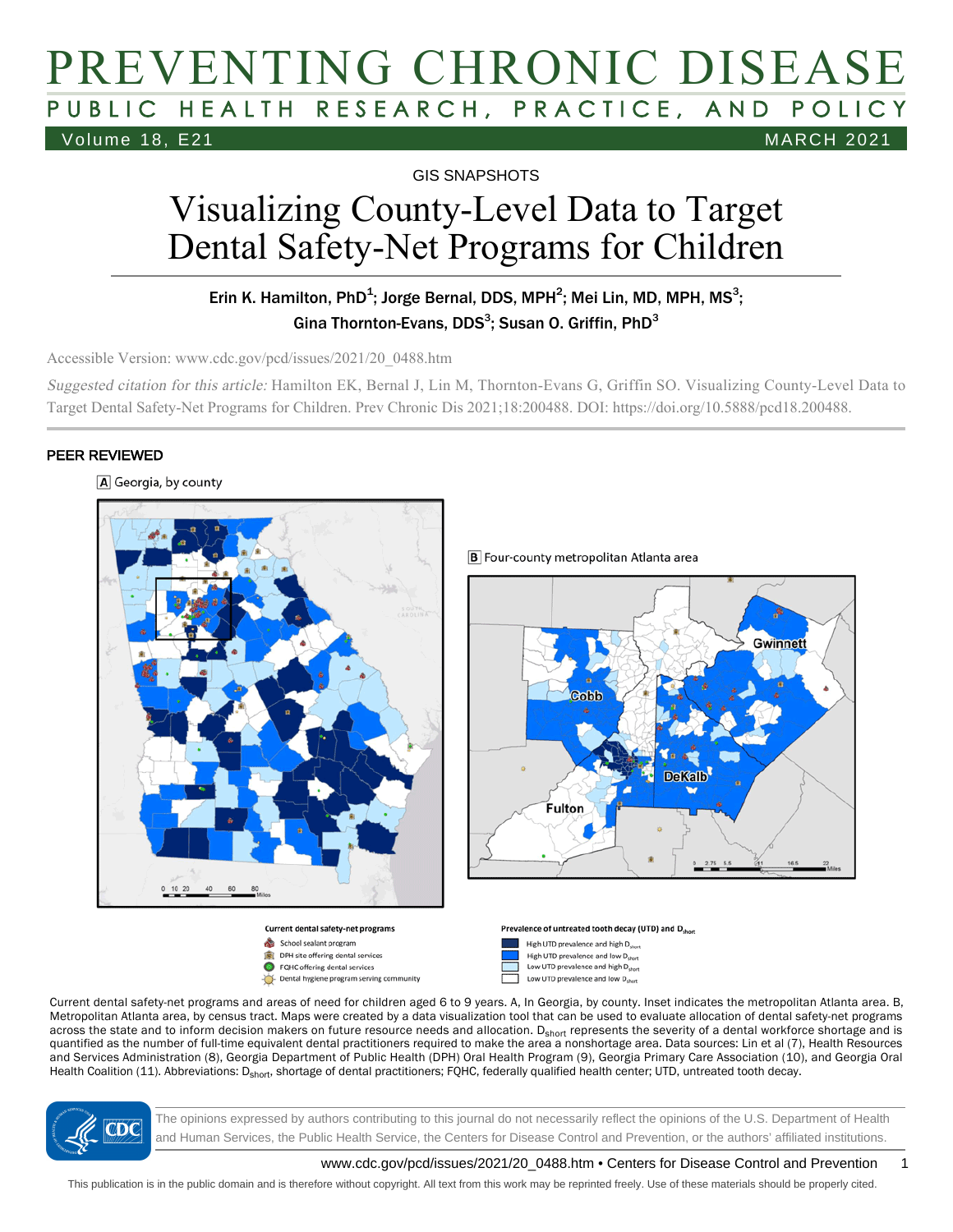## Background

More than 19% of third-graders in Georgia had untreated dental caries (tooth decay) in 2016–2017 (1). The national average among children of similar age (6–9 y) was 15.5% in 2013–2016 (2). Untreated tooth decay can cause pain and infection and impair eating, speaking, and learning. Among children it can lead to missed school days and lower academic performance (3). The most recent US data indicated that 34 million school hours were missed in 2007 as a result of acute unplanned dental care needs (4).

Dental sealants (5), topical fluoride (6), and restorative care are effective in preventing tooth decay. Most caries-prevention programs are implemented at the local level. The prevalence of untreated tooth decay, however, varies by geographic area — ranging from 8.2% to 32% among third-graders across 29 states during 2013–2016 (1). By county, modeled estimates among children aged 6 to 9 years nationwide ranged from 4.9% to 65.2% (7). Thus, having local data on the risk of untreated tooth decay and dental workforce capacity is critical to effectively target dental safety-net programs for children at highest risk of untreated tooth decay.

We developed a data visualization tool that maps county-level need for caries prevention and treatment programs and the distribution of dental safety-net programs in Georgia. This tool can be used by public health decision makers to 1) assess how well dental safety-net programs are currently allocated and 2) plan and target future programs.

# Data and Methods

We estimated the need for dental safety-net programs for each of the 159 Georgia counties and for each census tract in the 4 metropolitan Atlanta counties: Cobb (120 census tracts), DeKalb (143 census tracts), Fulton (202 census tracts), and Gwinnett (113 census tracts). Level of need was based on the estimated prevalence of untreated tooth decay and the severity of a dental workforce shortage  $(D_{short})$ . We obtained data on the prevalence of untreated tooth decay from a study that estimated this information for children aged 6 to 9 years (7). That study generated county and census-tract estimates based on a multilevel regression and poststratification method applied to data on caries and sociodemographic characteristics from the National Health and Nutrition Examination Survey 2005–2010 linked with various area-level data at census tract, county, and state levels (7). We defined counties with an estimated prevalence of untreated tooth decay at or above the state's median (20.1%) as having a high prevalence of untreated tooth decay (range, 20.1%–49.5%) and counties with a prevalence below the median as having a low prevalence of untreated tooth decay (range, 8.5%–19.9%).

We used data from the Health Resources and Services Administration (HRSA) (8) on the shortage of dental practitioners in each Georgia county designated as a geographic or population-based Dental Health Professional Shortage Area (DHPSA). For these counties, HRSA provides estimates of the number of full-time equivalent dental practitioners required to make the county a nonshortage area. We used the term "D<sub>short</sub>" to indicate levels of dental shortages; the higher the  $D_{short}$  values, the greater the shortage. Non-DHPSA counties are not assigned a value by HRSA, so we assigned a value of 0 to these counties. We used  $D<sub>short</sub>$  instead of DHPSA designation as an indicator of workforce capacity because DHPSA designation was less specific — more than threequarters of Georgia counties were DHPSAs. We designated counties and metropolitan Atlanta census tracts with values at or above the state's median  $(1.34)$  as high  $D<sub>short</sub>$  areas (range, 1.34–29.43) and census tracts below the median (range, 0–1.31) as low D<sub>short</sub> areas.

We assigned counties to 1 of 4 categories: 1) low prevalence of untreated tooth decay and low  $D_{short}$ , 2) low prevalence of untreated tooth decay and high  $D_{short}$ , 3) high prevalence of untreated tooth decay and low  $D_{short}$ , and 4) high prevalence of untreated tooth decay and high  $D<sub>short</sub>$ . We designated counties in category 4 as having the greatest need for dental safety-net programs and counties in category 1 as having the least need. We designated counties in category 3 as having a greater need for dental safety-net programs than those in category 2 because of their higher prevalence of untreated tooth decay.

We then overlaid information on current Georgia dental safety-net programs onto county need for such programs. Dental safety-net programs included 1) state-sponsored school sealant programs, 2) county-funded public health departments offering dental services, 3) federally qualified health centers offering dental services, and 4) dental hygiene programs providing community dental services. We obtained information on school sealant programs from the Georgia Department of Public Health Oral Health Program (9), information on federally qualified health centers from the Georgia Primary Care Association (10), and information on public health department dental sites and dental hygiene programs from the Georgia Oral Health Coalition (11). We generated maps by using ArcGIS version 10.5 and ArcGIS online (Esri).

# Highlights

Our visualization indicated good allocation of scarce dental public health resources. Of the 131 dental safety-net programs, 88 (67.2%) were in high-need counties, which is twice the number in low-need counties (43 or 32.8%). Many high-need counties, however, did not have dental safety-net programs. Among the 80 high-need counties, 52 had no programs (29 in category 4; 23 in category 3). In high-need areas, programs were more common in

The opinions expressed by authors contributing to this journal do not necessarily reflect the opinions of the U.S. Department of Health and Human Services, the Public Health Service, the Centers for Disease Control and Prevention, or the authors' affiliated institutions.